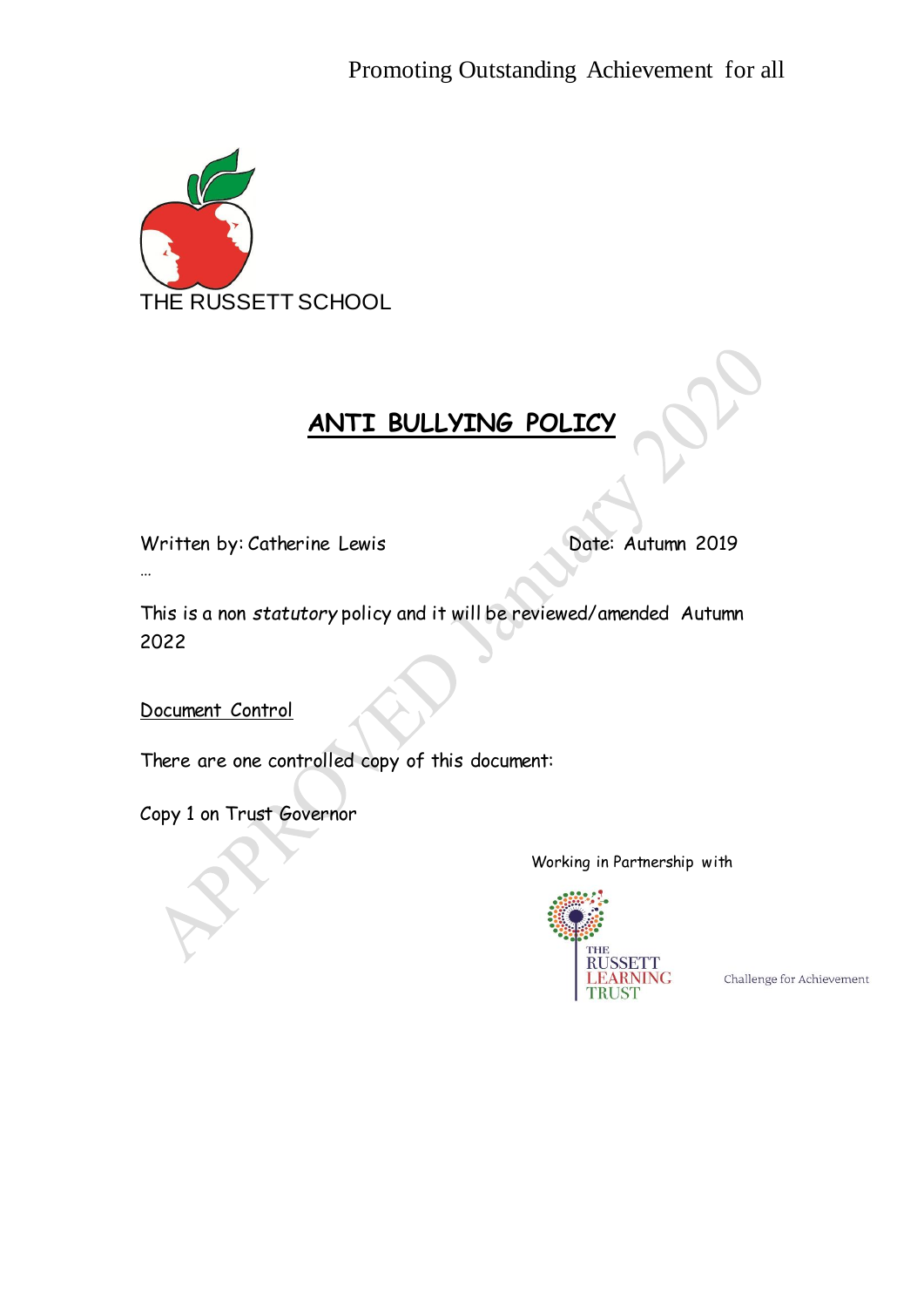This policy outlines what The Russett School will do to prevent and tackle all forms of bullying.

The policy has been drawn up through the involvement of the whole academy community and we are committed to developing an anti-bullying culture where no bullying of adults, children or young people will be tolerated.

#### **"Bullying in any form is always unacceptable."**

#### **What is Bullying?**

Staff and Governors at the Russett School accept the definition:

*"Bullying is persistent behaviour by an individual or group which knowingly, deliberately and systematically causes/seeks to cause, or encourages others to cause, pain, distress, anxiety or fear to another individual or group whether physically, verbally or emotionally."*

#### **Bullying is defined as:**

*"Behaviour by an individual or group usually repeated over time, that intentionally hurts another individual or group either physically or emotionally".* (DfE "Preventing and Tackling Bullying" 2014)

Or

The Anti-Bullying Alliance defines bullying as *"the repetitive, intentional hurting of one person by another where the relationship involves an imbalance of power".*

There are different ways in which bullying takes place. The bullying is usually done directly to the victim.

All bullying is "emotional" and plays on weakness: the imbalance of power. Bullying can be **REPEATED** deliberate acts done to cause distress. Bullying behaviour is carried out to give a feeling of power, status or other gratification to the bully / bullies. Bullying can occur through several types of anti-social behaviour which is intentional. It can be:

- **Emotional**: being unfriendly, excluding, tormenting.
- **Physical**: pushing, kicking, hitting, or any use of violence.
- **Racist**: racial name calling, graffiti, unacceptable gestures.
- **Verbal**: name calling, spreading rumours, teasing.
- **Sexual**: unwanted sexual contact, sexually abusive or comments.
- **Cyber/Online**: threats by text message, email misuse, social media Cyberbullying is bullying that takes place over digital devices like mobile phones, computers, and tablets. Cyberbullying can occur through SMS, Text, and apps, or online in social media, forums Cyberbullying includes sending, posting, or sharing negative, harmful, false, or mean content about someone else. It can include sharing personal or private information about someone else causing embarrassment or humiliation. Some cyberbullying crosses the line into unlawful or criminal behavior**.**

#### *Examples of cyberbullying or online bullying include:*

Text messages or emails that are derogatory and / or abusive;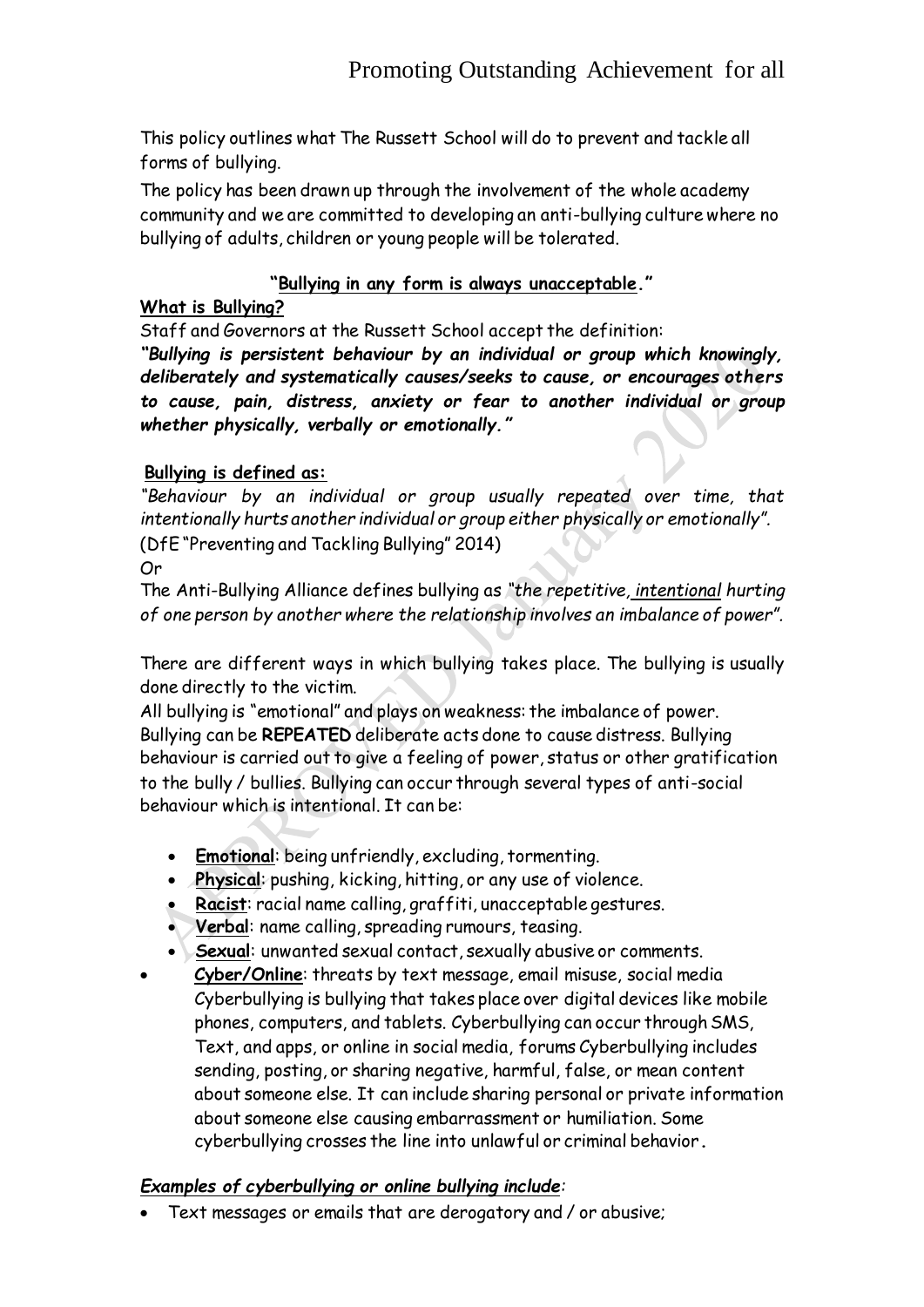- Rumours sent by email or posts on social media sites, such as chatrooms, Facebook, Twitter or Snap Chat;
- Publication of embarrassing pictures or video clips on social media; Publication of fake profiles on social media sites such as Facebook, Twitter, Instagram or Snapchat.
	- **Damage to Property or Theft**: children may have their property damaged, taken off them or stolen.
	- **Homophobic** behaving or speaking in a way that may makes someone feel hurt, angry or upset because of their actual or perceived sexuality. Targeted because of their appearance, behaviour or physical traits or because they have friends or family who are lesbian, gay, bisexual , transgender.
	- **Peer on peer** peer on peer abuse occurs when a young person is exploited, bullied and / or harmed by their peers who are the same or similar age;

At the Russett we understand that some pupils could be vulnerable to bullying because of "differences", real or perceived, and the differences that make them vulnerable. Because many of our pupils have behavioural needs this can sometimes be seen by others as bullying.

Real or perceived differences can relate to:

- Appearance
- Ability
- Health
- Family or home circumstances, e.g. looked after children or young carers
- Social class
- Race, religion or culture
- Disability / Special Educational Needs
- Sexual Orientation of either the pupil or members of their family
- Gender

#### **Effects of Bullying**

Bullying can affect pupils in a number of different ways. When pupils are bullied, their lives are made miserable; they may suffer injury or feel unhappy about coming to the academy. Over time, they may lose self-confidence and selfesteem, often blaming themselves for inviting bullying behaviour.

#### **Anti Bullying as part of the Safeguarding and Behaviour Policies and our PSHE curriculum**

Ensuing that any forms of bullying are dealt with quickly and effectively and that children are educated through our PSHE curriculum is part of our wider safeguarding duty. This is the duty of all adults within the academy. Our PSHE Policy, curriculum, Golden Rules Week and our Behaviour Support Policy outline how we approach the education of pupils in terms of bullying.

#### **Our academy community:**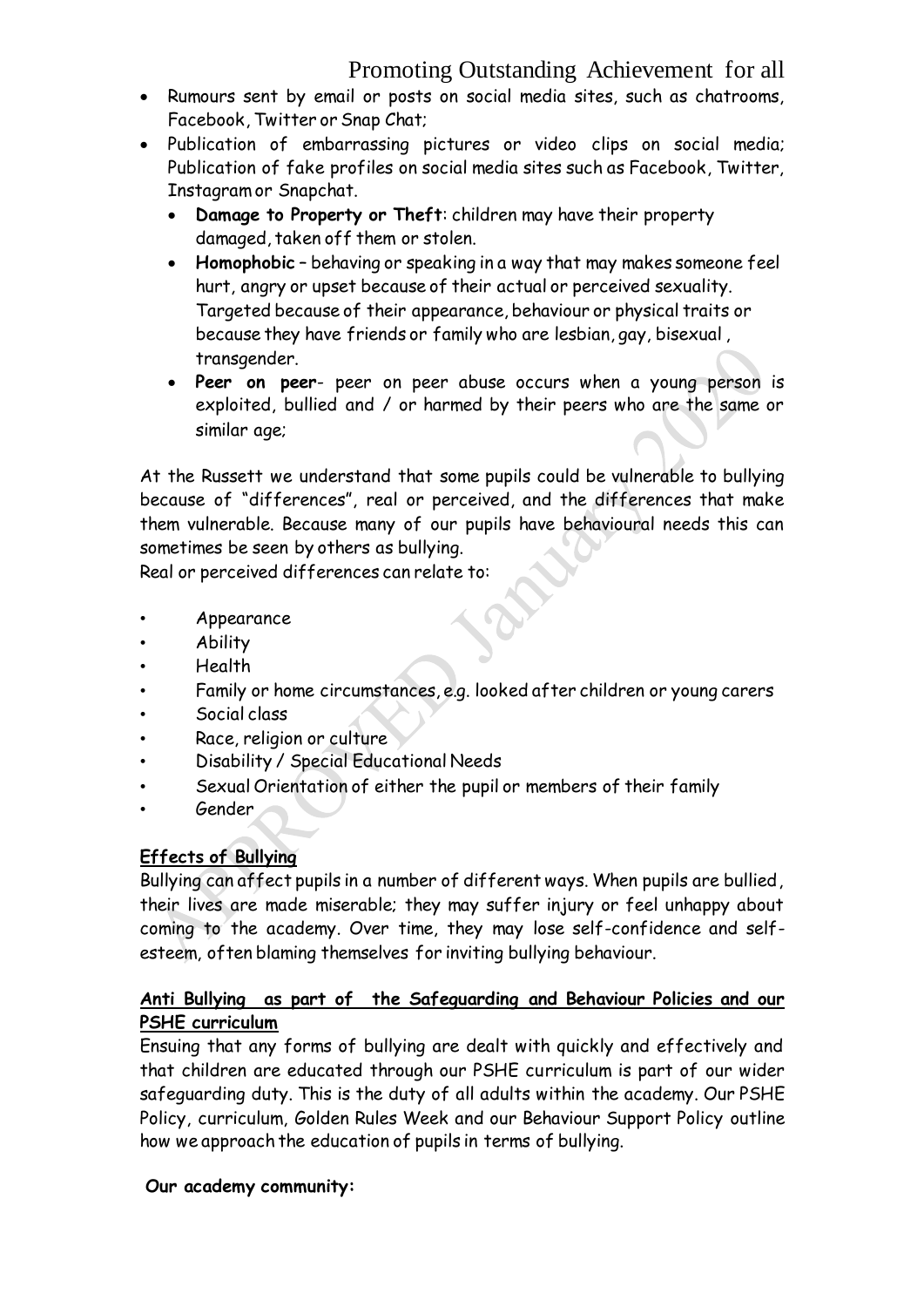- Supports all members of staff to promote positive relationships to prevent bullying.
- Will intervene by identifying and tackling bullying behaviour appropriately and promptly.
- Ensures that pupils are aware that all bullying concerns will be dealt with sensitively and effectively; that pupils feel safe to learn; and that pupils abide by the anti-bullying policy.
- Requires all members of the community to work with the school to uphold the anti-bullying policy.
- Reports back to parents/carers regarding concerns on bullying and deals promptly with complaints.
- Seeks to learn from good anti-bullying practice elsewhere

#### **Preventing, identifying and responding to bullying**

The academy community will:

- Create and support an inclusive environment which promotes a culture of mutual respect, consideration and care for others which will be upheld by all.
- Work with staff and outside agencies to identify all forms of prejudicedriven bullying.
- Actively provide systematic opportunities to develop pupils' social and emotional skills, including their resilience.
- Recognise that bullying can be perpetrated or experienced by any member of the community, including adults and children (peer on peer abuse).
- Provide a range of approaches for pupils, staff and parents/carers to access support and report concerns.
- Challenge practice which does not uphold the values of tolerance, nondiscrimination and respect towards others.
- Consider all opportunities for addressing bullying in all forms throughout the curriculum and supported with a range of approaches such as through displays, assemblies, peer support and the school/student council.
- Regularly update and evaluate our approaches to take into account the developments of technology and provide up-to-date advice and education to all members of the community regarding positive online behaviour.
- Train all staff including teaching staff, support staff (including administration staff, lunchtime support staff and site support staff) and pastoral staff to identify all forms of bullying, follow our policies and procedures (including recording and reporting incidents).
- Proactively gather and record concerns and intelligence about bullying incidents and issues so as to effectively develop strategies to prevent bullying from occurring.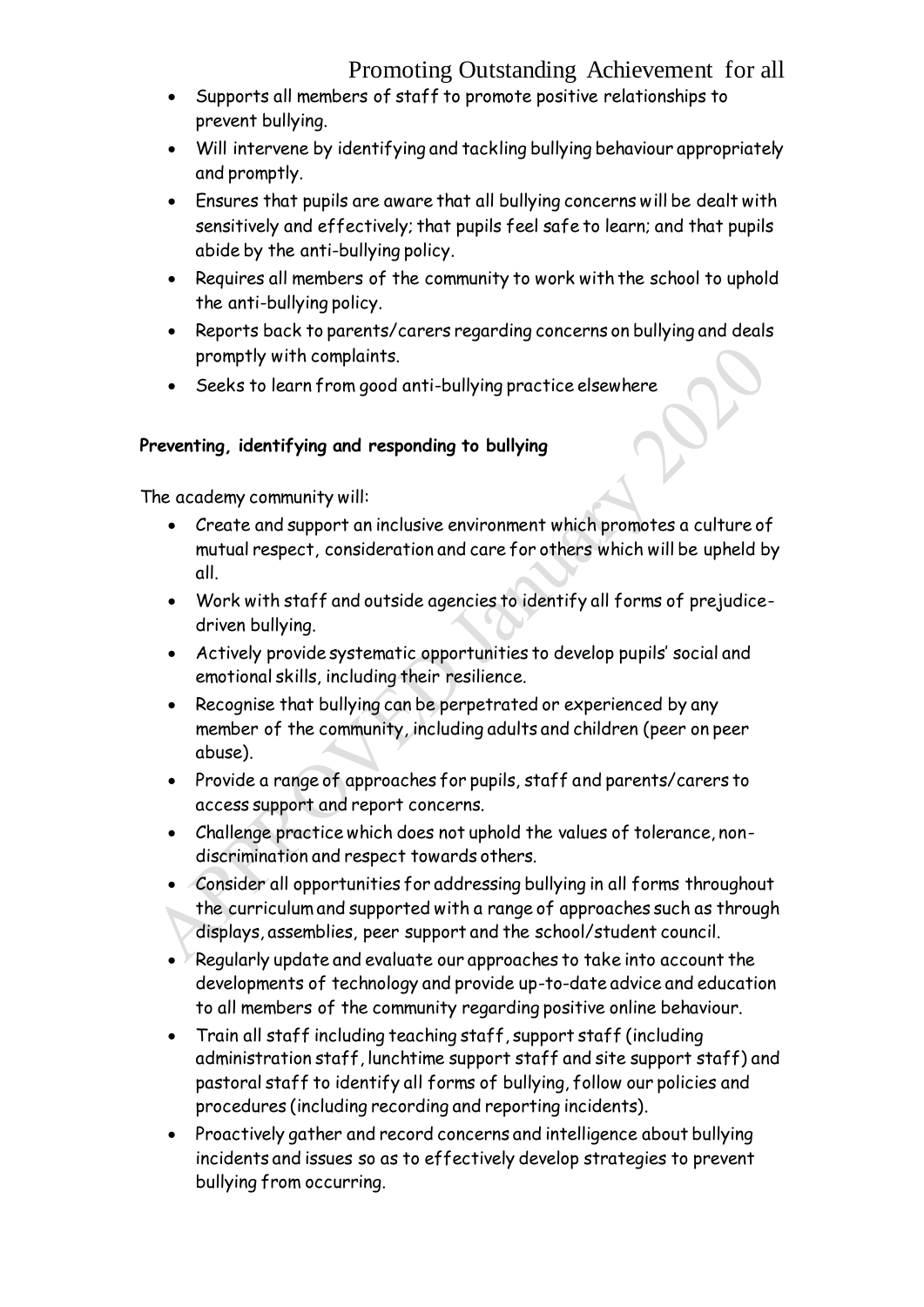- Take appropriate, proportionate and reasonable action, in line with existing school policies, for any bullying bought to the academy's attention which involves or effects pupils even when they are not on school premises, for example when using transport or online etc.
- Use a variety of techniques to resolve the issues between those who bully and those who have been bullied.
- Work with other agencies and the wider school community to prevent and tackle concerns.
- Celebrate success and achievements to promote and build a positive school ethos.
- Be encouraged to use technology, especially mobile phones and social media positively and responsibly.

#### **Involvement of pupils**

We will:

- Gain children and young people's views on the extent and nature of any bullying.
- Ensure that all pupils know how to express worries and anxieties about bullying.
- Involve pupils in anti-bullying/golden rules week in school and embedded messages in the wider academy curriculum.
- Publicise the details of help lines and websites.
- Offer support to pupils who have been bullied and to those who are bullying in order to address the problems they have.

#### **Liaison with parents and carers**

We will:

- Make sure that key information (including policies and named points of contact) about bullying is available to parents/carers in a variety of formats.
- Ensure that all parents/carers know who to contact if they are worried about bullying.
- Ensure all parents/carers know about our complaints procedure and how to use it effectively to raise concerns in an appropriate manner.
- Ensure that parents work with the school to role model positive behaviour for pupils, both on and offline.

#### **Links with other Trust/Academy policies and practices**

This Policy links with a number of other academy policies, practices including:

- Behaviour Support policy
- Complaints policy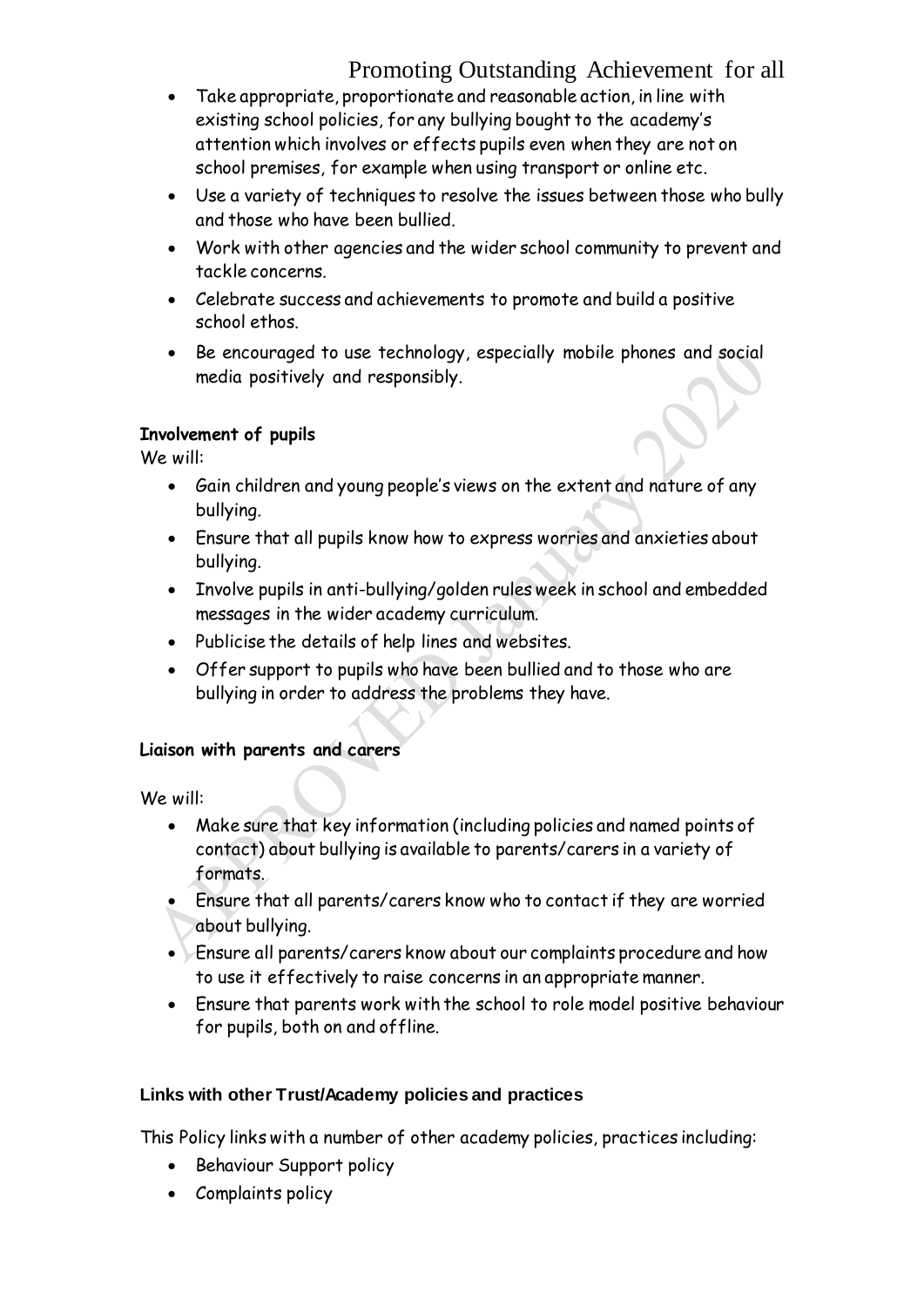- Child Protection and Safeguarding Policy
- E Safety and Acceptable Use Policies
- Curriculum Policies such as PSHE and computing

#### **Links to legislation**

There are a number of pieces of legislation which set out measures and actions for schools in response to bullying as well as criminal and civil law. These may include (but are not limited to):

- The Education and Inspection Act 2011
- The Equality Act 2010
- The Children and Families Act 2014
- Protection from Harassment Act 1997
- The Malicious Communications Act 1988
- Public Order Act 1986
- The Computer Misuse Act 1990

#### **Signs and Symptoms**

A child or adult may indicate by signs or behaviour that he or she is being bullied. Adults should be aware of these possible signs and that they should investigate if a child:

- is frightened
- doesn't want to go on the school
- changes their usual routine
- is unwilling to go to school (school phobic)
- begins to truant/absence from work
- becomes withdrawn anxious, or lacking in confidence
- starts stammering/toileting issues
- attempts or threatens suicide or runs away
- cries themselves to sleep at night or has nightmares
- feels ill in the morning
- there progress can be affected
- has possessions which are damaged or " go missing"
- asks for money or starts stealing money
- Thas unexplained cuts or bruises
- becomes aggressive, disruptive or unreasonable
- is bullying other children or siblings
- stops eating
- is frightened to say what's wrong
- gives improbable excuses for any of the above
- is afraid to use the internet or mobile phone
- is nervous & jumpy when a cyber message is received

These signs and behaviours could indicate other problems, but bullying should be considered a possibility and should be investigated.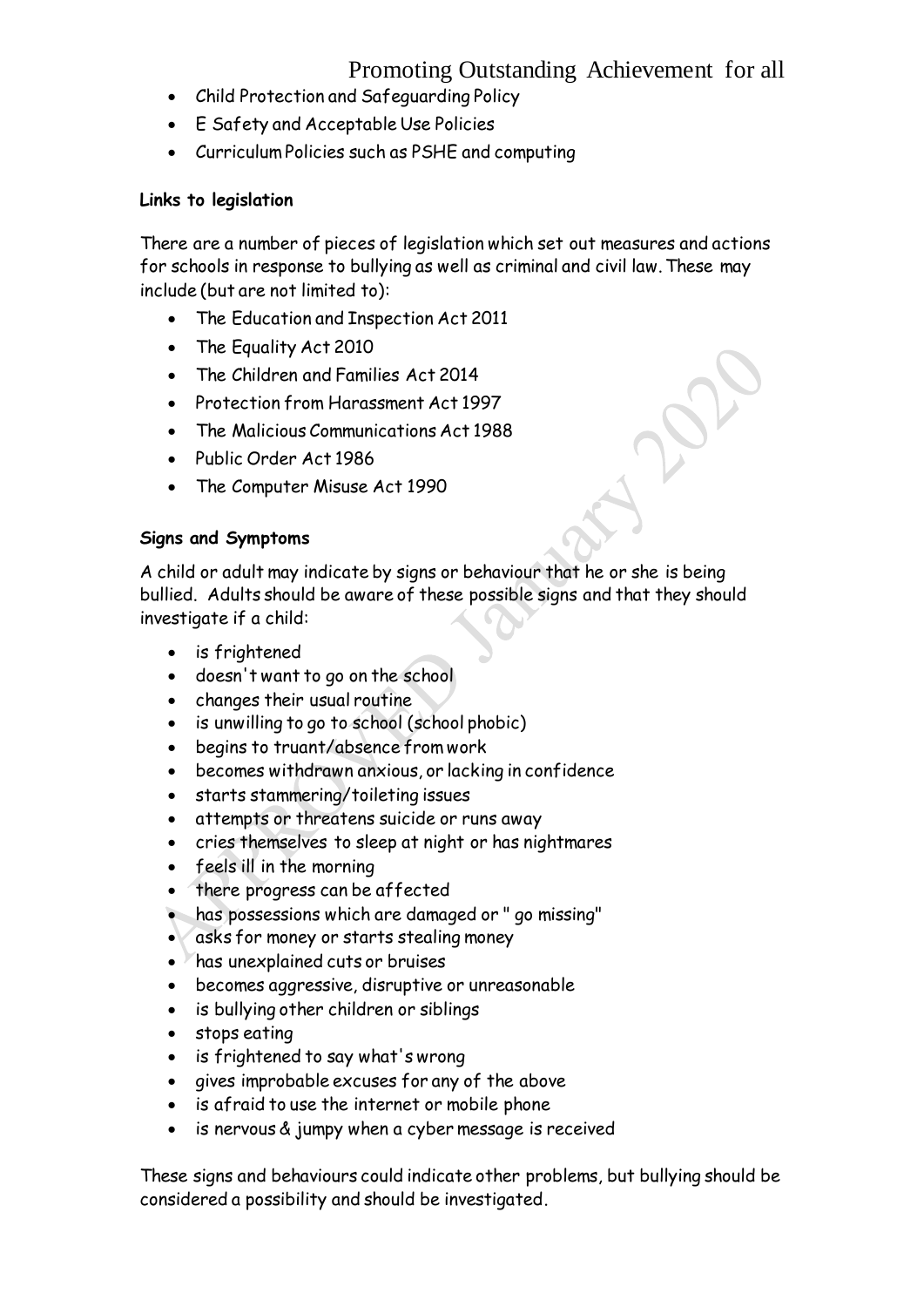#### **Our Pupils and Students**

Sometimes our pupils/students do not always understand the different between boistress play and possible bullying due to the wide nature/needs of our cohort of pupils/students.

Within that consideration all concerns by pupils and/or parents/carers will be investigated and reported.

#### **Procedures**

- 1. Report bullying incidents to a Senior member of staff
- 2. Incidents/accidents must be recorded
- 3. In serious cases parents should be informed and will be asked to come in to a meeting to discuss the problem
- 4. If necessary and appropriate, police will be consulted
- 5. The bullying behaviour or threats of bullying must be investigated and the bullying stopped quickly
- 6. An attempt will be made to help the bully (bullies) change their behaviour.

We are committed to providing a safe, caring environment for all our pupils and staff and that pupils can learn in a relaxed and secure atmosphere.

Parents, carers and families have an important role to play in helping to deal with bullying. If there are any concerns that any child is being bullied at the school then they should not hesitate to contact the school.

#### **What you can do if you feel you are being bullied**

Pupils:

- Tell any member of staff or ask your parents, carers or friends to tell for you.
- Ring the National Bullying Helpline 0845 225 5787 or Childline 0800 1111 or visit [www.childline.org.uk](http://www.childline.org.uk/) .

Parents and carers :

- Speak to staff members in school at The Russett School we have a parent concern form for parents or carers worried about issues.
- Arrange an appointment with staff member our school office number 0113 27171257.
- Family Lives on 0808 800 2222 or [www.familylives.org.uk](http://www.familylives.org.uk/).
- National Bullying Helpline on 0845 225 5787 or [www.nationalbullyinghelpine.co.uk](http://www.nationalbullyinghelpine.co.uk/) .

#### Equality Statement

On considering this policy there are no significant issues. Equality will always be reviewed as and when necessary or in the light of any changes.